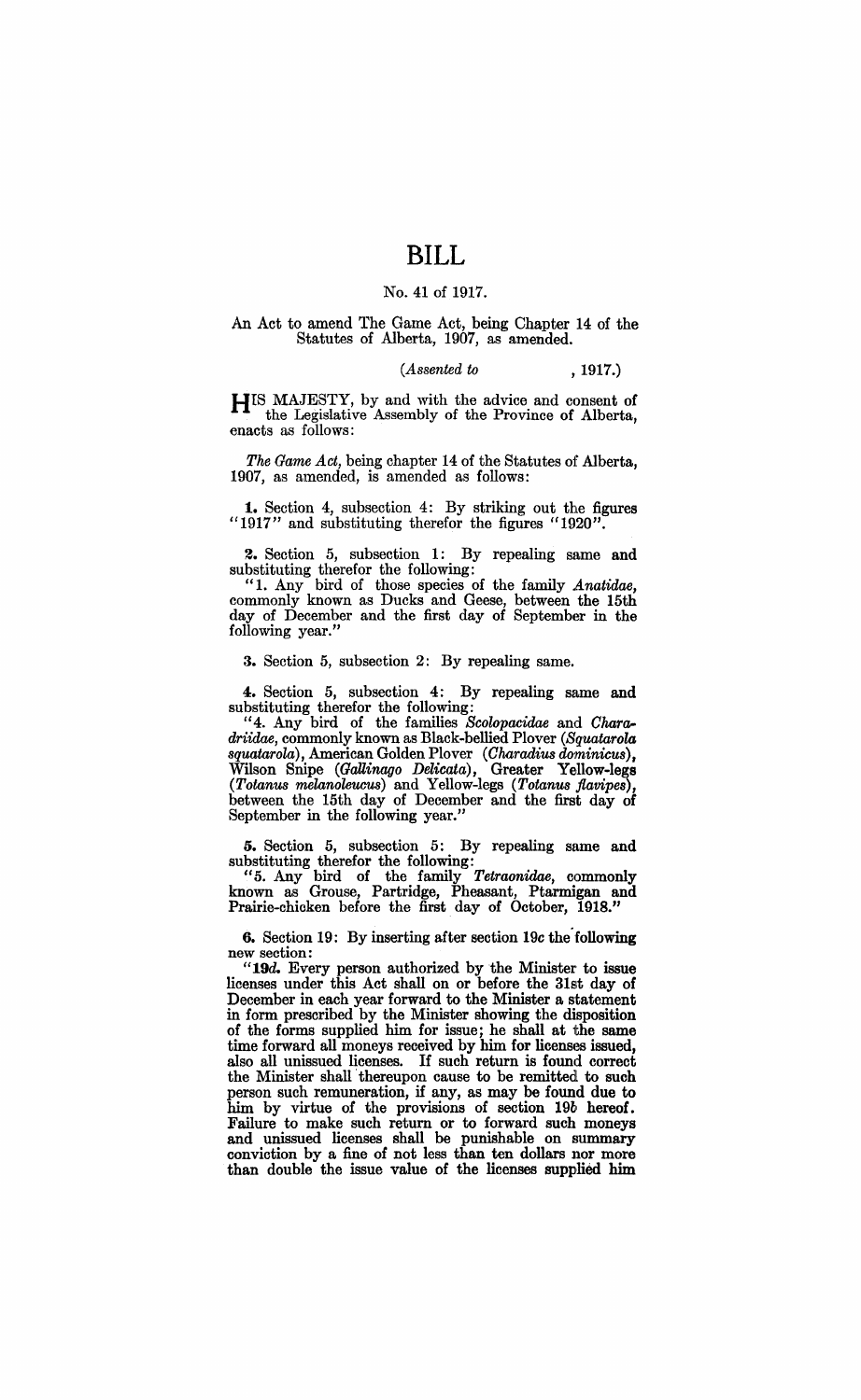and unaccounted for, and any penalties so collected shall be credited against his account for any such licenses."

**7.** Section 21: By striking out the words "wild geese" where the same appear therein.